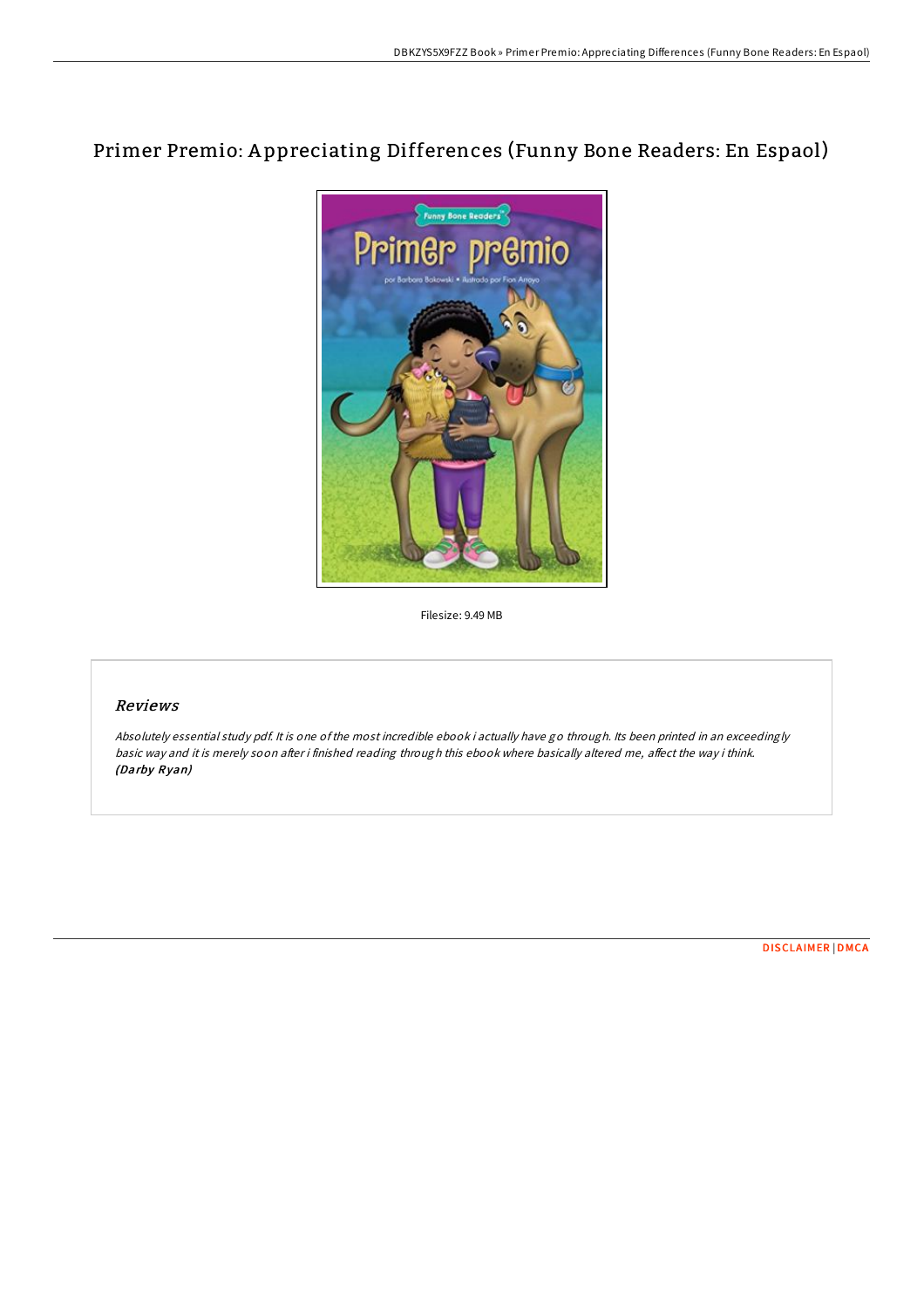## PRIMER PREMIO: APPRECIATING DIFFERENCES (FUNNY BONE READERS: EN ESPAOL)



To get Primer Premio: Appreciating Differences (Funny Bone Readers: En Espaol) PDF, make sure you follow the hyperlink below and download the file or get access to other information that are in conjuction with PRIMER PREMIO: APPRECIATING DIFFERENCES (FUNNY BONE READERS: EN ESPAOL) ebook.

Red Chair Press. Paperback. Condition: New. New copy - Usually dispatched within 2 working days.

品 Read Primer [Premio](http://almighty24.tech/primer-premio-appreciating-differences-funny-bon.html): Appreciating Differences (Funny Bone Readers: En Espaol) Online  $\frac{1}{100}$ Download PDF Primer [Premio](http://almighty24.tech/primer-premio-appreciating-differences-funny-bon.html): Appreciating Differences (Funny Bone Readers: En Espaol)